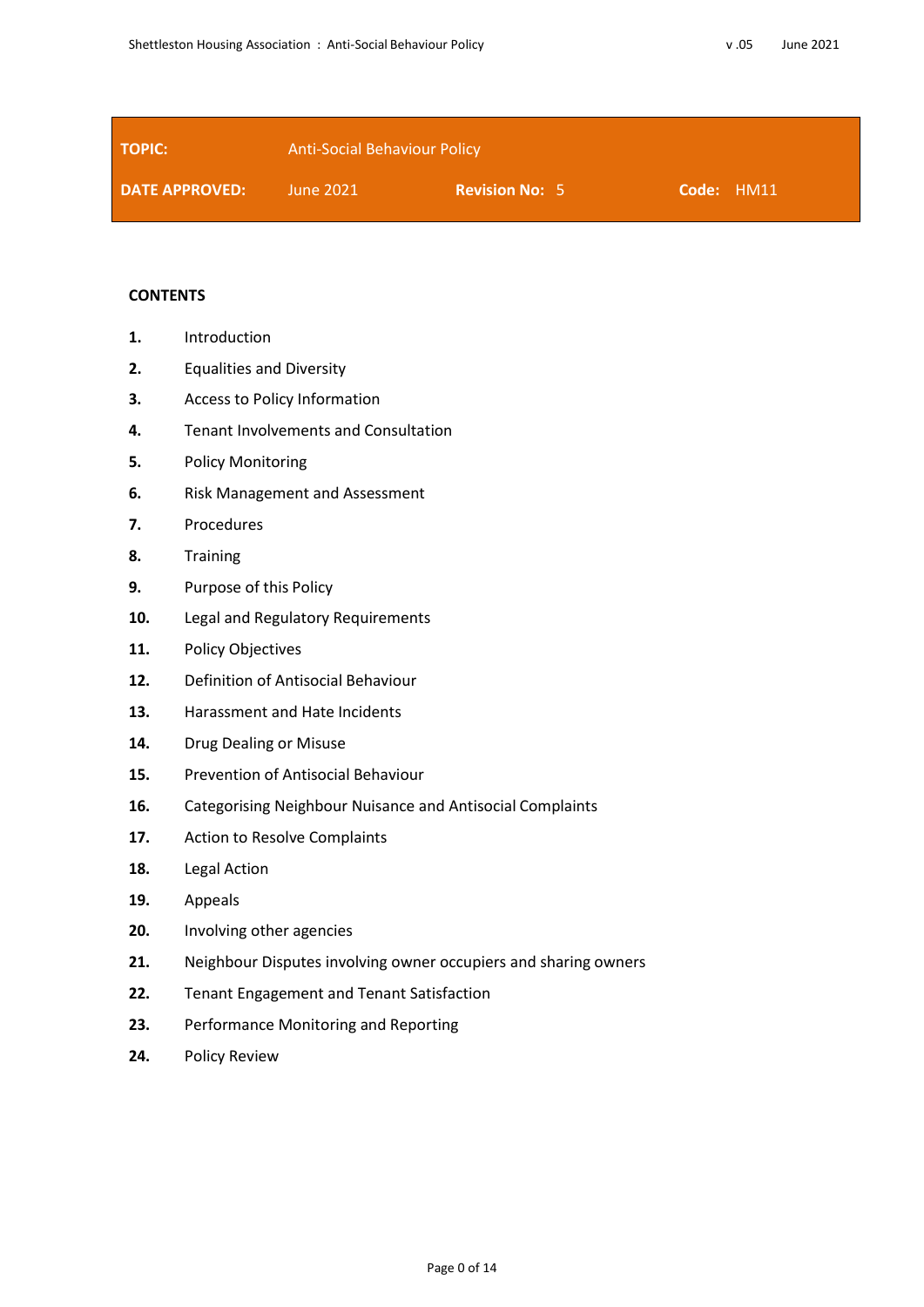### **THE PURPOSE**

To set out Shettleston Housing Association's approach to tackling anti-social behaviour and harassment.

## **1. Introduction**

Shettleston Housing Association (SHA) operates in accordance with;

- Statutory Requirements
- The standards set down in the Scottish Social Housing Charter
- The requirements of the Scottish Housing Regulator

In the formulation and implementation of all its policies, SHA seeks to fulfil its Corporate Aims through the development and implementation of its policies and all SHA's policies operate to achieve its Strategic Objectives as set out in its Business Plan.

#### **2. Equalities and Diversity**

SHA is committed to providing equality of opportunity to all persons or groups within its area of operations in every aspect of its activities.

We will seek to ensure that this policy and its associated procedure is applied in a manner that is fair to all sections of the community regardless of age, disability, gender reassignment, marriage or civil partnership, pregnancy or maternity, race, religion or belief, sex or sexual orientation.

This policy, and any summary or information leaflet, can be made available, free of charge, in a variety of formats including large print, translation into another language or audio tape.

#### **3. Access To Policy Information**

SHA will ensure that its policies are made fully available to all tenants, applicants, members, persons or groups within its areas. Every effort will be made by SHA to support access and promote awareness of its policies by posting these on its website, developing summaries, guidance and information leaflets as appropriate.

## **4. Tenant Involvement and Consultation**

SHA is committed to meet the requirements of the Housing (Scotland) Act 2010 in all of its policies and to meet the requirements of the Scottish Social Housing Charter. It will involve tenants in the development of its policies in all cases where proposed changes will result on changes in standards of service and/or will significantly impact on service users. It will also seek feedback in other appropriate circumstances. It will ensure at all times that any material change to services affecting tenants in this and other policies will be the subject of consultation.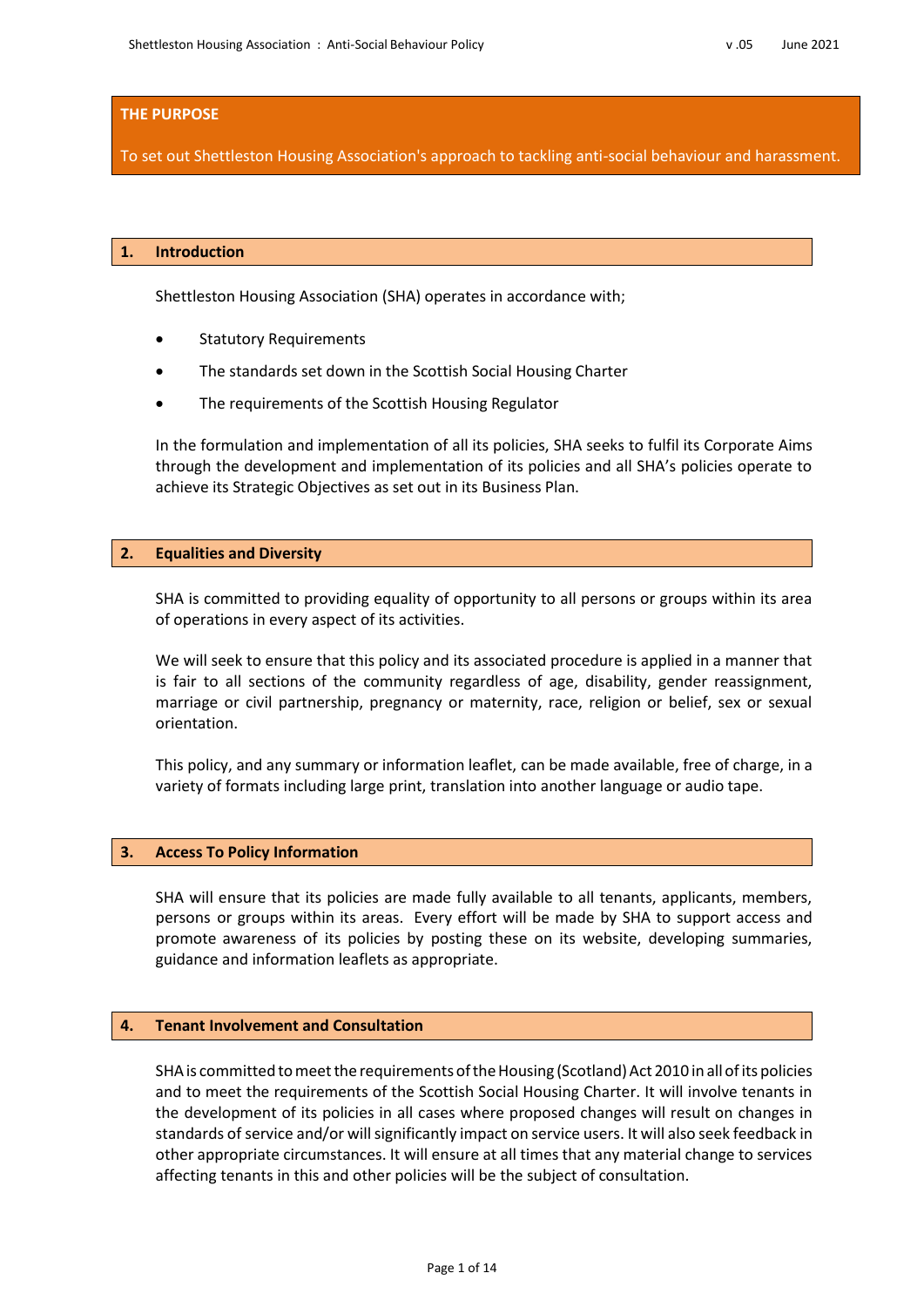## **5. Policy Monitoring**

SHA is committed to ensure that adequate monitoring of the implementation of its policies is undertaken. This will be achieved through regular review by the Management Committee; customer/tenant feedback surveys, and regular consultation with tenant/resident groups.

### **6. Risk Management and Assessment**

SHA has a detailed Risk Management Policy in place and it will assess the risks to the Association in the implementation of each of its policies as part of its risk management strategy.

## **7. Procedures**

SHA will develop a detailed set of back up procedures identifying actions, roles and responsibilities in the implementation of its policies. These procedures will be subject to regular review and audit.

## **8. Training**

SHA will ensure that its staff are properly trained in terms of their knowledge and understanding of statutory requirements and the requirements of the Scottish Social Housing Charter pertaining to its policies. It will ensure that appropriate staff are kept up to date with all procedures pertaining to the implementation of policies.

## **9. Purpose of this Policy**

This policy aims to clearly set out SHA's approach to tackling antisocial behaviour and harassment. Although there is no legal requirement for housing associations to have a strategy in place we recognise that tackling antisocial behaviour and harassment is now a key activity for housing organisations and is vital in maintaining sustainable communities where people feel safe and secure.

#### **10. Legal and Regulatory Requirements**

This Policy aims to be consistent with all relevant legal and regulatory requirements, including those set out below: is designed in compliance with the following:

#### **Legal Requirements**

- The Housing (Scotland) Act 2001
- The Housing (Scotland) Act 2010
- The Housing (Scotland) Act 2014
- Equality Act 2010
- Crime and Disorder Act 1998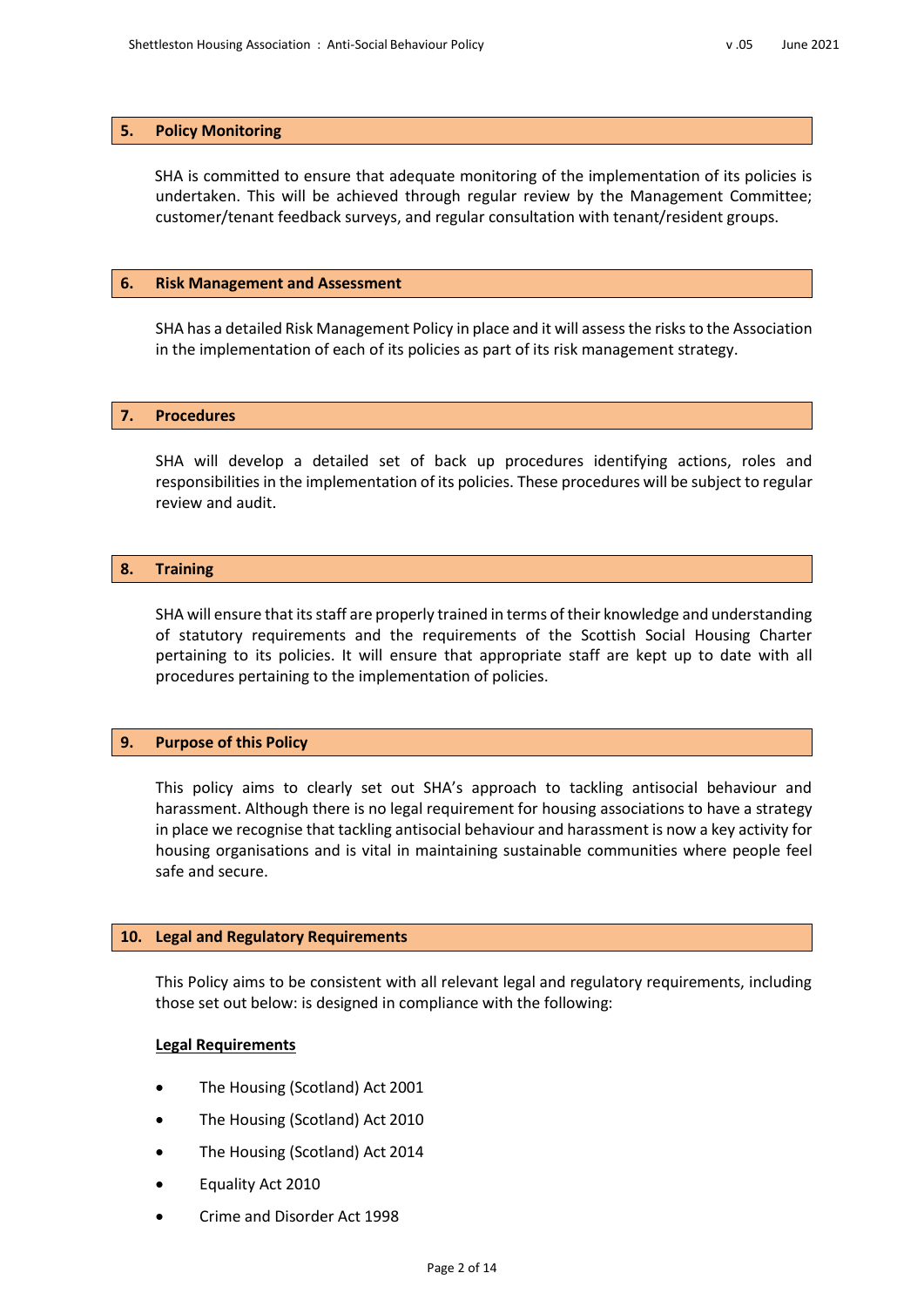- Misuse of Drugs Act 1971
- Antisocial Behaviour (Scotland) Act 2004
- Human Rights Act 1998
- Data Protection Act 1998

# **Regulatory Framework**

We will comply with the Scottish Social Housing Charter requirements most relevant to this policy:

# **Outcome 6 ‐ Neighbourhood and Community:**

Social landlords, working in partnership with other agencies, help to ensure as far as reasonably possible that:

*tenants and other customers live in well‐maintained neighbourhoods where they feelsafe.*

This **outcome** covers a range of actions that social landlords can take on their own and in partnership with others. It covers action to enforce tenancy conditions on estate management and neighbour nuisance, to resolve neighbour disputes, and to arrange or provide tenancy support where this is needed. It also covers the role of landlords in working with others to tackle anti‐social behaviour.

# **Outcome 11 ‐ Tenancy Sustainment:**

Social landlords ensure that:

 *tenants get the information they need on how to obtain support to remain in their home; and ensure suitable support is available, including services provided directly by the landlord and by other organisations.*

This **outcome** covers how landlords on their own, orin partnership with others, can help tenants who may need support to maintain their tenancy. This includes tenants who may be at risk of falling into arrears with their rent, and tenants who may need their home adapted to cope with age, disability, or caring responsibilities.

## **Links to other policies and procedures**

The following SHA policies should also be referred to in relation to our approach to antisocial behaviour and harassment:

- Estate Management Policy
- Allocations Policy
- Void Management Policy
- Complaints Policy and Procedure
- Tenancy Sustainment Policy
- Engagement Strategy
- Business Plan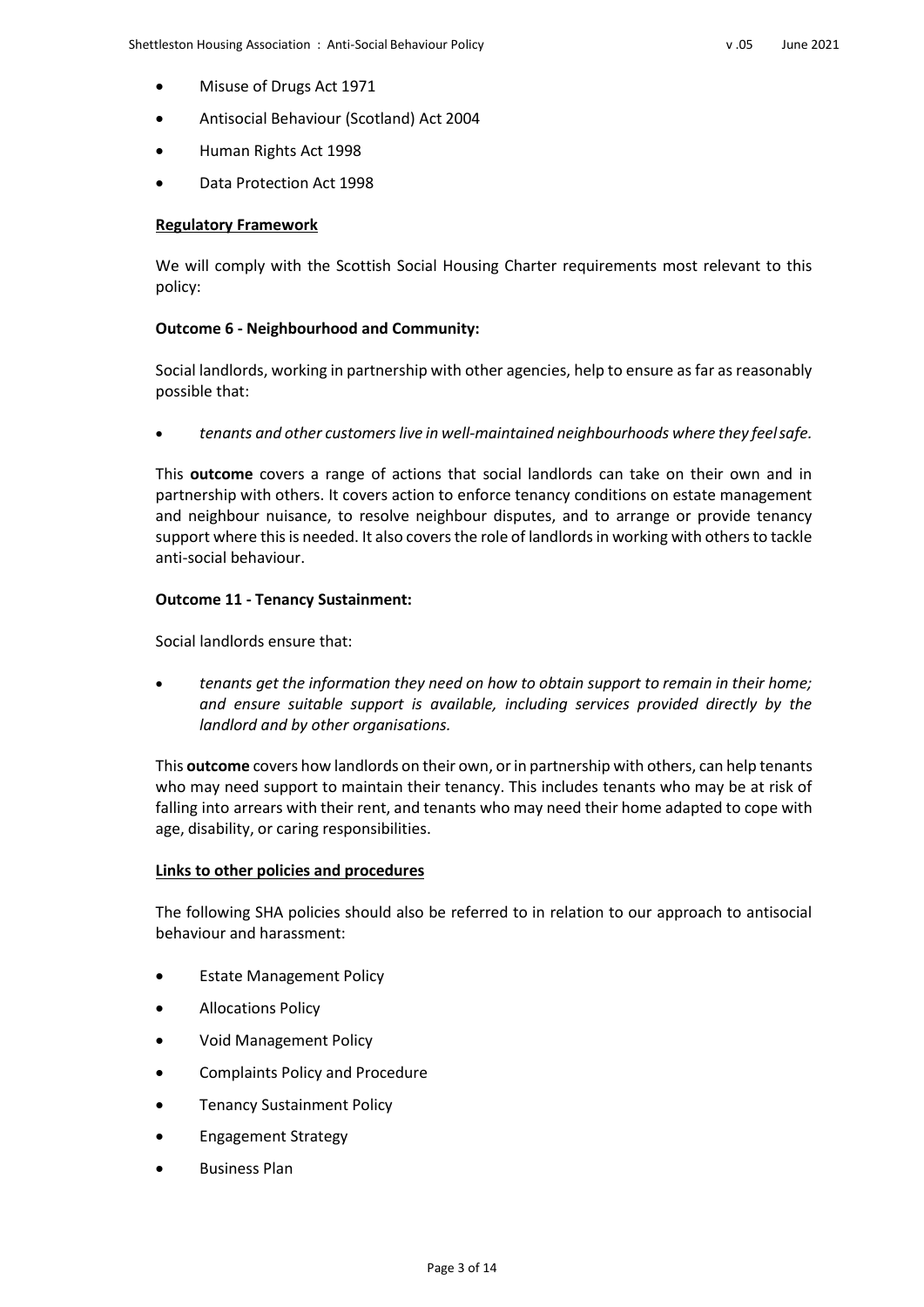## **11. Policy Objectives**

SHA understands the effects of neighbour nuisance, antisocial behaviour and harassment on individual tenants and communities. We believe that all tenants have a right to live peacefully in their homes and as such, take very seriously, the issue of antisocial behaviour and harassment, which adversely affects that right.

In addition to the above statement the Association makes the following commitments: The Association will:

- Adopt policies and practices, which aim to enable residents to live peacefully in their community.
- Ensure opportunities are available to allow tenants to easily report incidences of antisocial behaviour
- Respond appropriately to all complaints concerning antisocial behaviour in line with agreed standards, locally agreed targets and good practice.
- Ensure that early action is taken in response to all complaints.
- Listen sympathetically to all tenants and will not pre‐judge or make assumptions.
- Advise tenants of the actions they can take in response to the antisocial behaviour.
- Record all complaints and action taken in a clear and consistent manner.
- Investigate and evaluate cases to assess the most appropriate action required.
- Support the victims of antisocial behaviour and harassment, particularly where they are at risk ofreprisals and are required to give evidence in court against their neighbour (staff should give regular updates on progress, advice on potential future action and implications for complainants).
- Ensure other relevant agencies, Police Scotland, Social Work Department, Environmental Services assist in resolving antisocial behaviour.

# **12. Definition of Anti-social Behaviour**

The Antisocial Behaviour etc. (Scotland) Act 2004 sets out the main powers of enforcement available to housing associations and others in tackling antisocial behaviour (notwithstanding those available as a result of a breach of tenancy).

The Act defines antisocial behaviour as follows:

A Person engages in antisocial behaviour if he/she

- **(a)** acts in a manner that causes or is likely to cause alarm or distress; or
- **(b)** pursues a course of conduct that causes or is likely to cause alarm or distress, to at least one person who is not of the same household.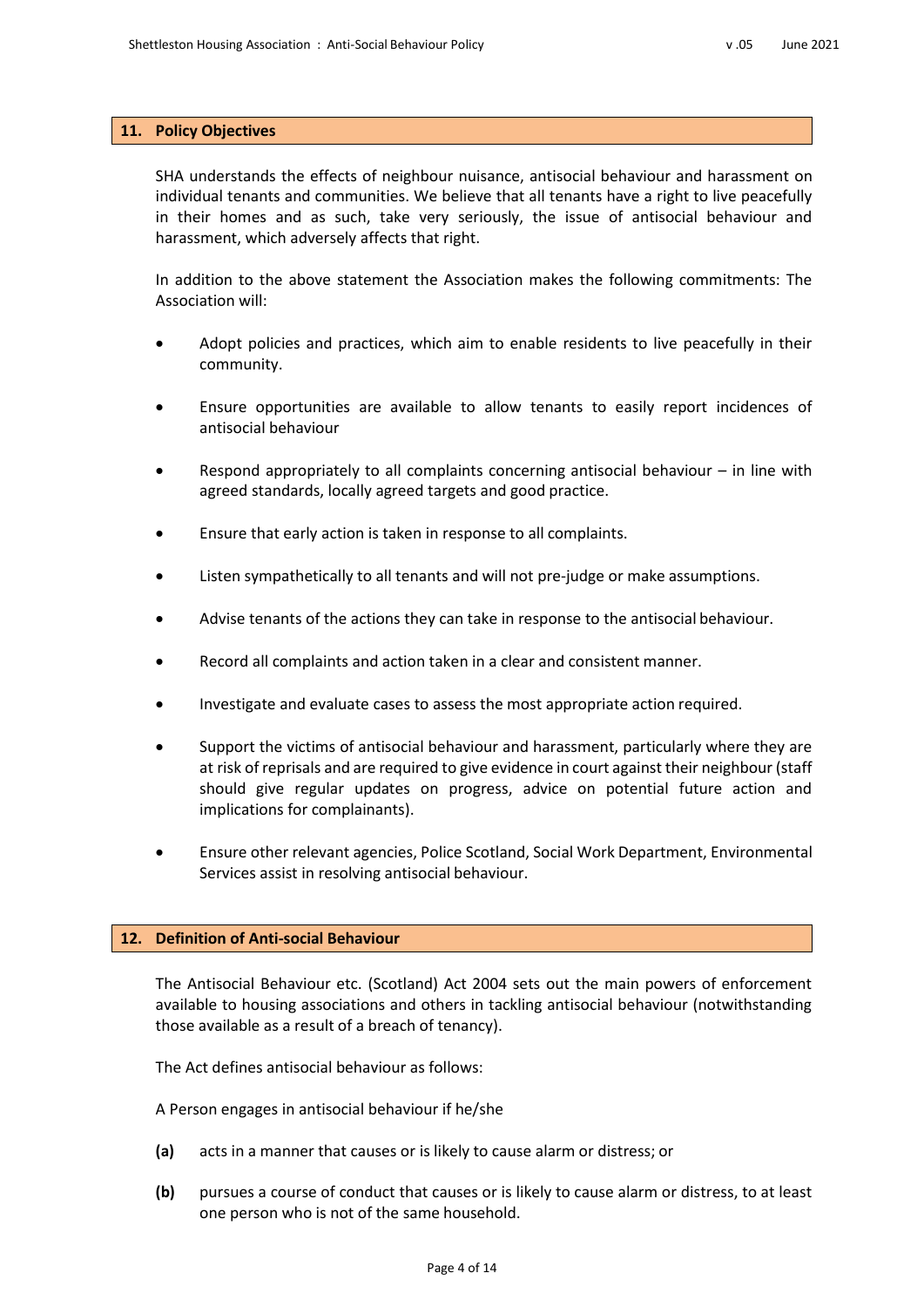Conduct includes what people say; and a course of conduct must involve conduct on a least two occasions.

Antisocial behaviour is not necessarily behaviour that is merely different, for example by reason of a medical or developmental condition or a mental health problem or because of a different lifestyle, culture or religion. Additionally, a behaviour that is shown to be reasonable in the circumstances will be disregarded.

The following types of behaviour will always be considered antisocial:

- **Any kind of criminal or alleged criminal behaviour:** including sale or misuse of drugs; handling stolen goods; criminal damage; prostitution, theft or assault;
- **Noise nuisance:** for example loud music, shouting, noise from televisions and hi‐fi systems, owners failing to control the behaviour of their dog leading to excessive barking;
- **Intimidation and harassment:** including malicious phone calls, putting offensive materials through letter boxes, etc.;
- **Aggressive and threatening language and behaviour:** including using verbal and physical abuse including threatening and offensive gestures and language;
- **Actual violence against people and property :** including vandalism, fire raising or attempted fire raising, and criminal damage;
- **Hate related behaviour that targets members of identified groups because of their perceived differences:** for example their race and ethnicity, gender, age, religion, sexual orientation, mental health or disability;
- **Local environment quality issues:** including vandalism, litter, dog fouling, garden nuisance in circumstances where a complaint is made, graffiti, fly tipping, abandoning of vehicles, dumping of rubbish in communal areas, failing to control pets, storing vehicles in shared or undesignated areas etc.;
- **Using housing accommodation for unlawful purposes:** for example to grow, sell and/or consume drugs or to store stolen goods or unlicensed firearms;
- **Heated, aggressive, physical or unruly disputes between neighbours**;
- **Alcohol abuse and drunken behaviour in communal or public areas**;
- **Loitering in communal areas**.

## **13. Harassment and Hate Incidents**

Harassment is a very specific type of ASB. The following definition of harassment is used for this policy and procedure:

- Unwanted and unwarranted conduct which is either intended to or causes a person(s) alarm or distress:
	- o Violating another's dignity; or
	- o Creating an intimidating, hostile, degrading, humiliating or offensive environment for another person.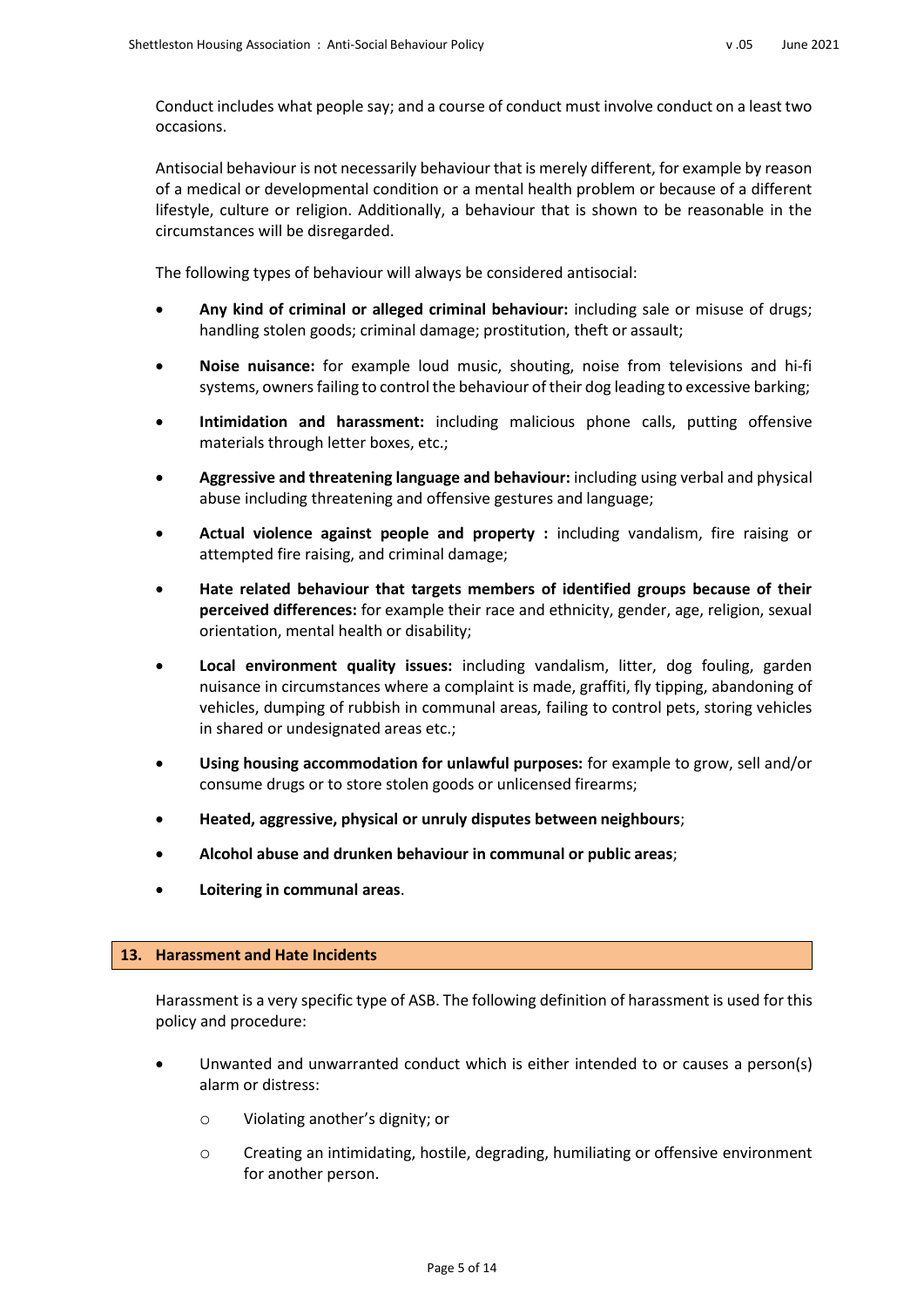SHA adopts a zero tolerance policy in the occurrence of harassment. This means that SHA will normally seek a decree for eviction where the case is considered to be hate crime and/or racial harassment, where such a course of action is considered to be reasonable and proportionate. SHA will make known that there will be consequences of such behaviour and that all forms of harassment and hate incidents will be addressed effectively, fairly, timely and transparently.

The Protection from Harassment Act 1997 sets out that for harassment to be a criminal offence, the conduct must be intended to amount to harassment, occurs in circumstances where it would appear to a reasonable person that it would amount to harassment, and involve conduct on at least two occasions.

The reason why harassment is often separated out from the generic ASB is that harassment is generally premeditated, targeted and reoccurring whereas antisocial behaviour can be unintentional and spontaneous.

Harassment is often unlawful whereas ASB may not be. Harassment on the grounds of sex, race, religion, disability, sexual orientation or any other protected characteristic may amount to unlawful discrimination under the Equality Act 2010 and may also breach other legislation. Harassment which meets the description above, and is carried out on more than one occasion, is a criminal offence under the provisions of the Protection from Harassment Act 1997.

Harassment on the grounds of a protected characteristic including race, colour, nationality, religion/belief, disability, sexuality, gender identity, gender or age becomes such if it is perceived that way by the recipient of the harassment. This is regardless of the intent behind the harassment. This type of harassment is often termed a **'Hate Incident'**. For harassment to fall into the category of a hate incident it must be perceived as such by the victim or by any other person and if so, it must be treated and investigated as such.

All tenants will be advised at sign up stage that harassment and hate crimes a serious breach of the tenancy agreement and that we adopt a zero tolerance approach.

SHA is committed to preventing and eliminating all forms of racial harassment and hate crimes towards tenants and owners where the alleged perpetrator is an SHA tenant. It will respond swiftly and effectively to any report of racial and hate incidents received with the aim of protecting the complainant, stopping and preventing further incidents. Where SHA believes a criminal offence has taken place it will either report it to the police or encourage the resident or service user to do so.

SHA recognises that racial harassment and hate crimes are generally under reported and will provide positive support and advice to all tenants, owners and service users who ask for help or assistance.

# **14. Drug Dealing or Drug Misuse**

SHA recognises that drugs and other harmful substances can have a serious effect on those who misuse them, their families, and their communities. Involvement with drugs can often have a direct link to ASB, particularly where the supply or sale of drugs is taking place. SHA therefore adopts a zero- tolerance policy and will pursue a decree for eviction in cases where its tenants or members of their families have been convicted of the sale or supply of drugs to others in their communities, where such a course of action is considered to be reasonable and proportionate (see also section 19below).

SHA will work closely with Police Scotland and the CRU, in line with relevant information sharing protocols, to share information and ensure we are in a position to take action where appropriate (see also section 21 below).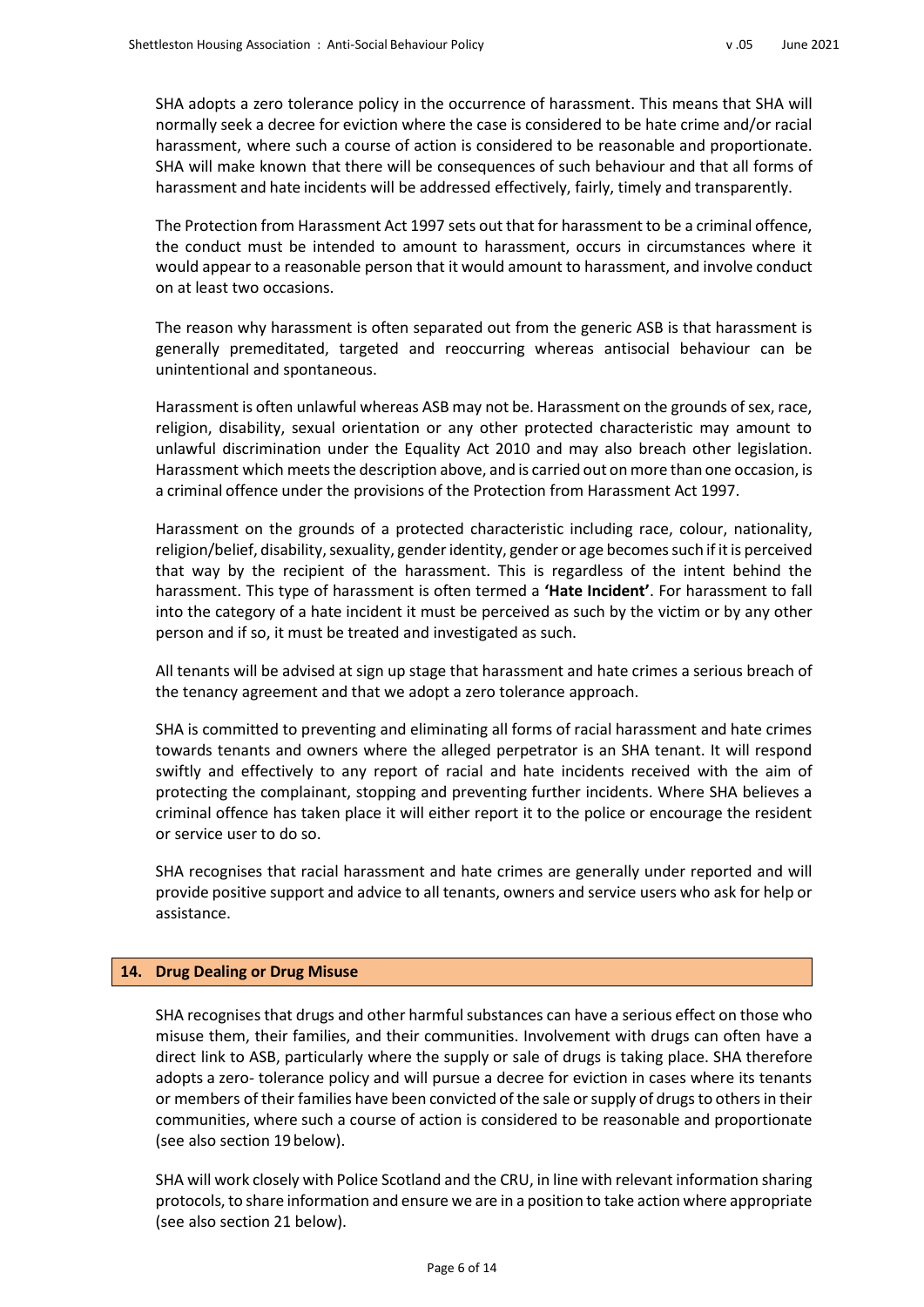## **15. Prevention of Anti-social Behaviour**

SHA adopts measures in seeking to prevent neighbour disputes and incidences of antisocial behaviour by:‐

- Ensuring all new tenants are advised of their obligations and the Association's responsibilities as landlord when signing their tenancy agreement.
- Ensuring appropriate support is available for applicants who accept a tenancy with the Association
- Starting a tenancy with a short SST where this is reasonable and proportionate
- Completing new tenant visits within 6 weeks of signing a tenancy agreement and ensuring the tenant is aware of their responsibilities and is not experiencing any difficulties in their new home, close or neighbourhood.
- Considering sensitive lettings to reduce the potential of neighbour disputes arising, in line with our Allocations Policy.
- Suspending waiting list applications in line with our Allocations Policy.
- Refusing applications for mutual exchange and other tenancy change requests in line with relevant policies.
- Regularly inspecting properties, tenements and local area to ensure compliance with tenancy conditions.
- Working closely with other organisations to address issues that have arisen in the local area before they escalate and become antisocial.
- Monitoring services of Upkeep and liaising closely with Police Scotland

The Association will respond to complaints quickly and efficiently**.**

Incidents of ASB can be reported in person, by telephone, in writing, via email, text or through a third party to any employee. The initial report of an ASB incident may be reported by:

- The victim;
- A third party, for example a relation, employee, contractor, neighbour or another service user;
- A specialist organisation, for example Police, Social Work Services, Citizen's Advice or Shelter.

Anonymous complaints will also be investigated as t is acknowledged that they are sometimes an indication of fear of reprisal or intimation.

If a victim or alleged perpetrator of ASB requires an advocate to act on their behalf or help with interpretation, then SHA will contact the relevant organisations for assistance.

Incidents of ASB will be investigated if it is reported that the behaviour has been carried out in a particular property owned or factored by SHA, in the environs of a particular property, or in the neighbourhood where SHA owns properties.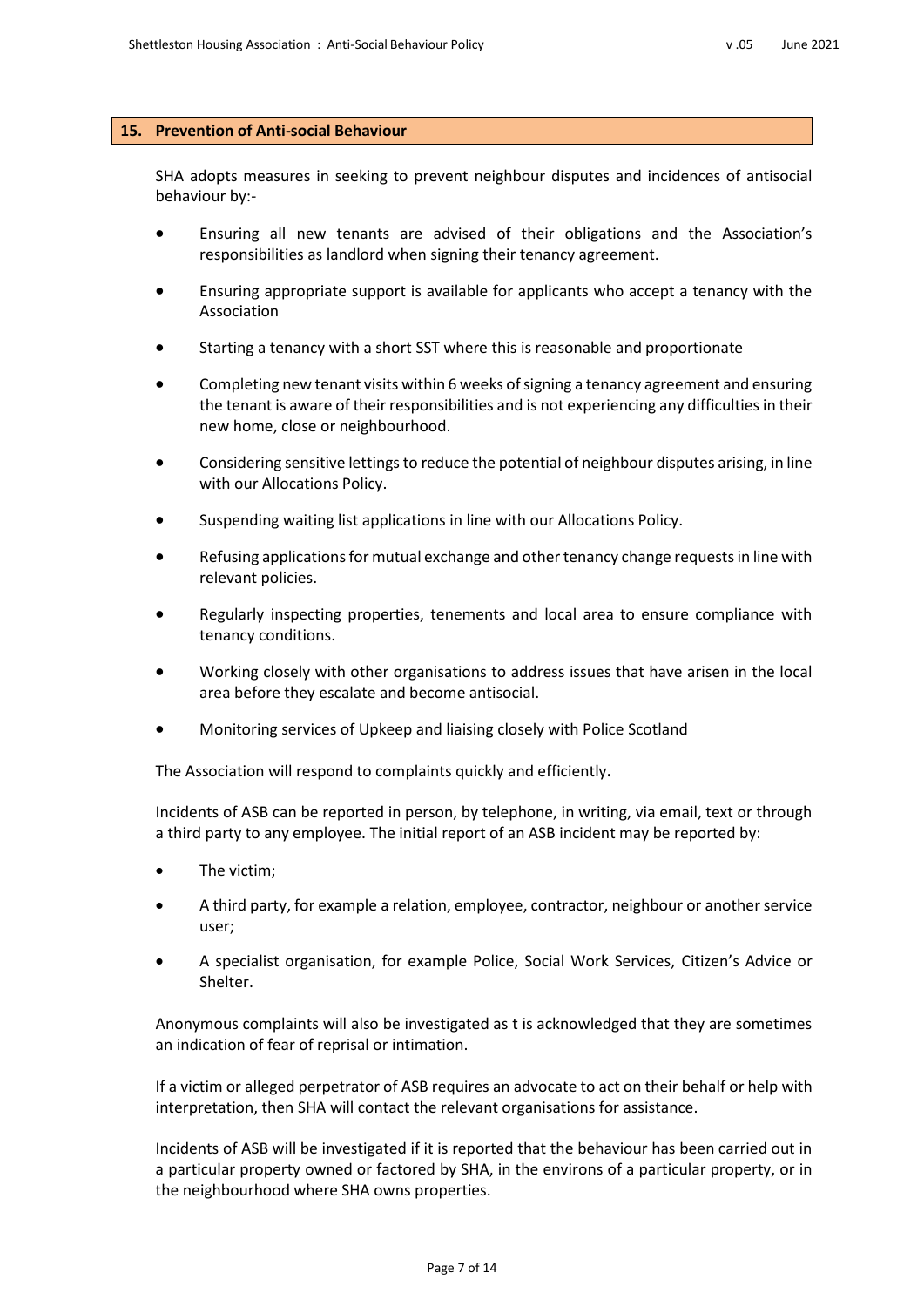## **16. Categorising Neighbour Nuisance and Anti-social Complaints**

The Association, in consultation with local residents and Committee have developed locally agreed targets for resolving antisocial cases.

To assist staff, tenants and others we will use categories of complaints to by determining how we will respond to complaints of antisocial behaviour and neighbour disputes. These categories allow the Association to continue to improve community reassurance by enforcing messages to tenants and residents of Shettleston that antisocial behaviour will not be tolerated.

## **Complaints Categories**

When complaints are received, staff will categorise on the following basis:‐

# **Category A – Very Serious Complaints**

**Complaints which concern a conviction for drug dealing, criminal behaviour involving serious incidents of violence or threats of violence towards any member of the public including members of staff, serious assault, serious harassment, racial harassment, incidents of sectarian abuse and serious damage to property, including fire raising.**

**Target: Category A complaints will be responded to within 24 hours.**

### **Category B – Serious Complaints**

**Complaints which concern aggressive/abusive behaviour, frequent disturbance, vandalism, drug/solvent/alcohol abuse, verbal/written harassment, and frequent and persistent noise and dog fouling.**

**Target: Category B complaints will be responded to within 2 days and housing staff will have a target of 3 weeks to investigate and resolve the complaint.**

## **Category C – Nuisance Complaints**

**Complaints which concern simple breaches of tenancy conditions such as noise nuisance and neighbour disputes including boundary issues.**

**Target: Category C complaints. Housing Staff will respond to Category C complaints within 5 days and aim to investigate and resolve the complaint within 4 weeks.**

#### **17. Action to Resolve Complaints**

SHA will provide staff with sufficient guidance and training to attempt to resolve neighbour disputes or antisocial behaviour through a variety of methods.

#### **Investigating complaints**

The Association will at all times maintain an impartial stance when dealing with complaints received, with an overall aim for reconciliation between those involved and encouragement for people to live in harmony.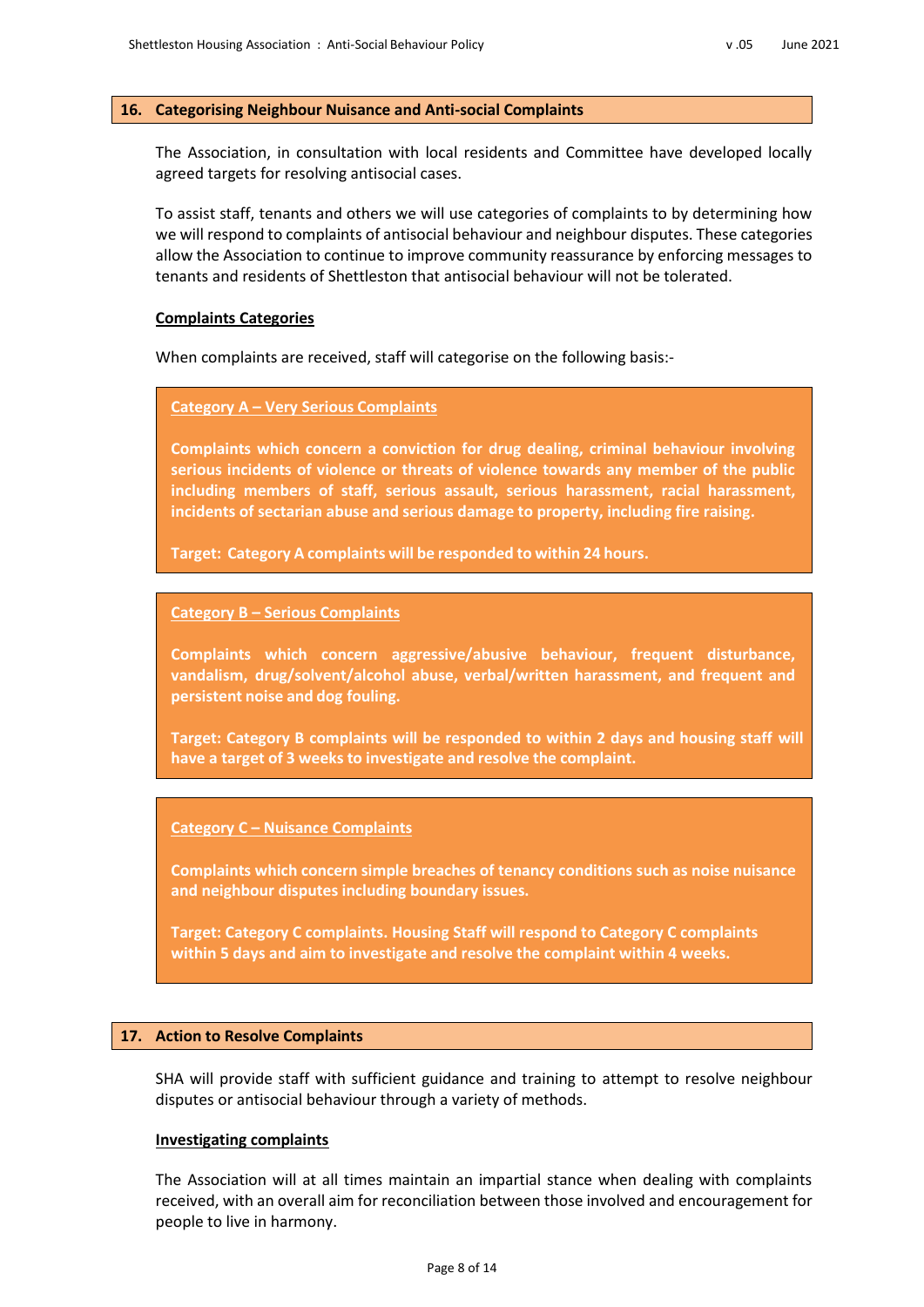Our actions to investigate may include one or more of the following:

- Correspondence with tenants involved;
- Home visits ;
- Office interviews;
- Requests to the Police for information in relation to specific incidents where they have been involved;
- Requests to CCTV operators to monitor antisocial activity or obtain images relating to particular incidents;
- Offer of sound monitoring device, as advised and currently used by the CRT; and
- Close meetings with residents to resolve neighbour disputes.

In all situations reported SHA will keep the complainant regularly informed of developments.

## **18. Legal Action**

## **Specific measures**

SHA will as far as possible attempt to reach a satisfactory resolution without resorting to enforcement but there will be times when this is not possible. When further action is required the following measures will be considered:

- Issuing a Notice of Proceedings for Recovery of Possession as a warning against continued breach of tenancy.
- Using a Short Scottish Secure Tenancy (Short SST) where applicants have acted in an antisocial manner within the last three years, allowing  $12 - 18$  months for support services to help address the antisocial behaviour.
- Converting an existing Scottish Secure Tenancy (SST) to a short SST where tenants have acted in an antisocial manner.
- Proceeding to Repossession of Tenancy at the Sheriff Court. This includes 'streamlined' eviction action which entitles RSLs to terminate a Scottish Secure Tenancy and recover the property where a tenant (or someone residing with or visiting them) has been convicted of a criminal offence.
- Application to the Local Authority for an Antisocial Behaviour Order (ASBO) or interim ASBO.
- Use of Interdicts or Specific Implement

## **Reasonableness**

There are a range of factors which will be considered in deciding whether creating a short Scottish Secure tenancy or raising an eviction action is both appropriate and proportionate.

These include:

Ensuring all reasonable investigations and early intervention activities have taken place;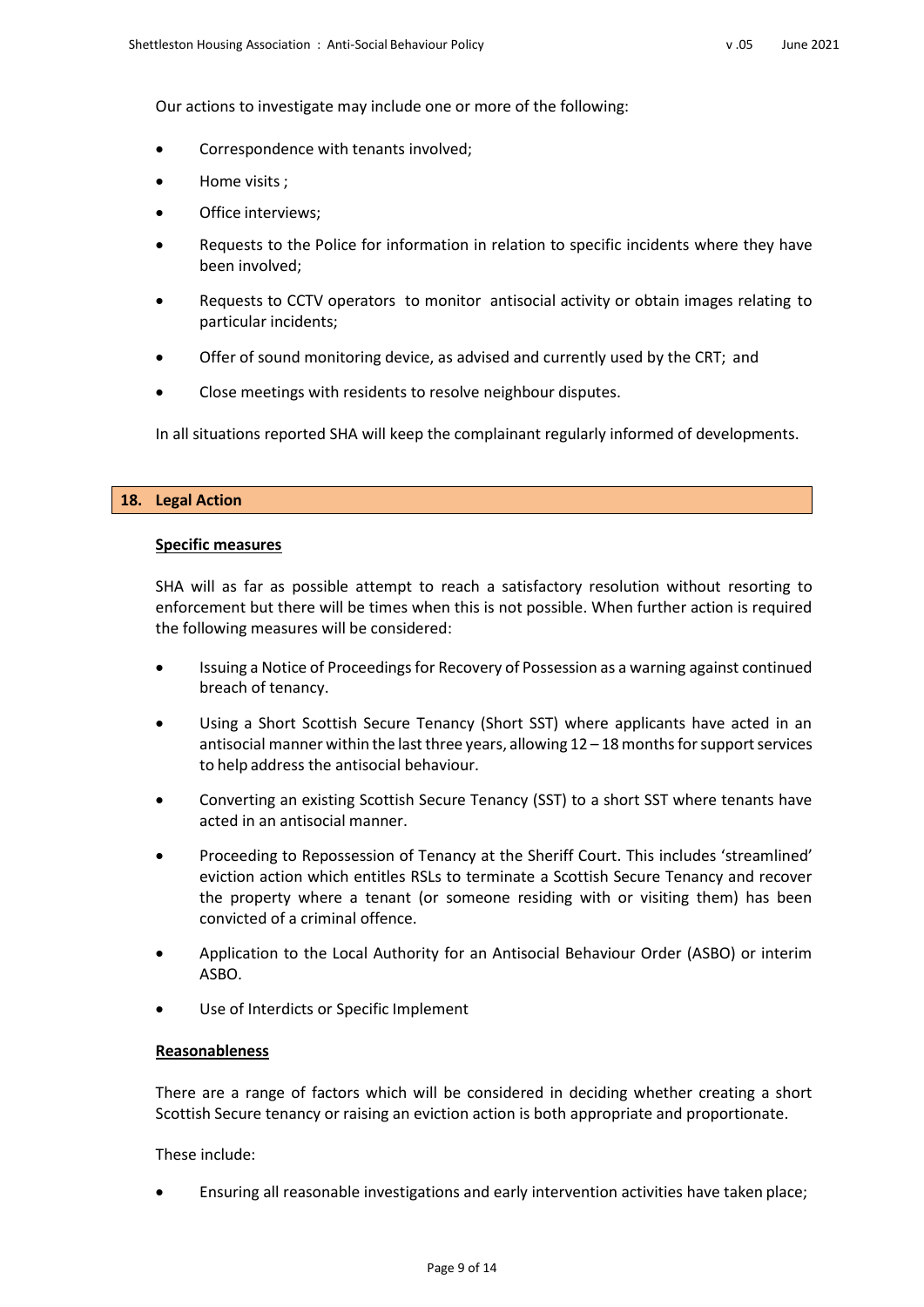- Ensuring there is reliable evidence of the antisocial behaviour;
- Considering evidence of the steps taken to manage or resolve the antisocial behaviour; and
- Considering what support may be required to manage or resolve the antisocial behaviour and assist in sustaining the tenancy.

Specific factors which will be considered before taking a decision to seek 'streamlined' eviction where a criminal conviction is in place include:

- the nature and seriousness of the offence, including any recurring nature of convictions or cumulative effect of several incidents, or the potential seriousness of a one offoffence;
- who has been convicted of the offence and their connection to the property;
- where the offence was committed and the connection to the social housing tenancy;
- whether and to what extent the offence has affected neighbours or others in the community;
- the impact on neighbours and communities over time and the impact on the stability of the community;
- what action, if any, the person convicted of the offence is taking to make positivechange;
- the impact of eviction on household members;

Further guidance on these factors is available in the Scottish Government Statutory Guidance for Social Landlords (May 2019), 'Streamlined Eviction Process – Criminal or Antisocial behaviour'.

Specific factors which will be considered before taking a decision to offer a short SST or convert an existing SST to a short SST include:

- Who has behaved antisocially and their connection to the property;
- How long the antisocial behaviour has been going on and the persistence of the behaviour;
- The person affected by the antisocial behaviour and their connection to housing;
- Whether and to what extent the behaviour has affected household members, neighbours or others in the community;
- The impact on neighbours and communities over time and the impact on the stability of the community;
- What action, if any, the person behaving antisocially is taking to make positive change;
- Any issues around the vulnerability of the tenant, members of their household or those directly affected by the antisocial behaviour;
- Other steps which have been taken/which could be taken by the landlord or partner agencies to address the antisocial behaviour.

Further guidance on these factors is available in the Scottish Government Statutory Guidance for Social Landlords (May 2019), 'Short Scottish Secure Tenancies for Antisocial behaviour and Other Miscellaneous Changes to Short Scottish Secure Tenancies'.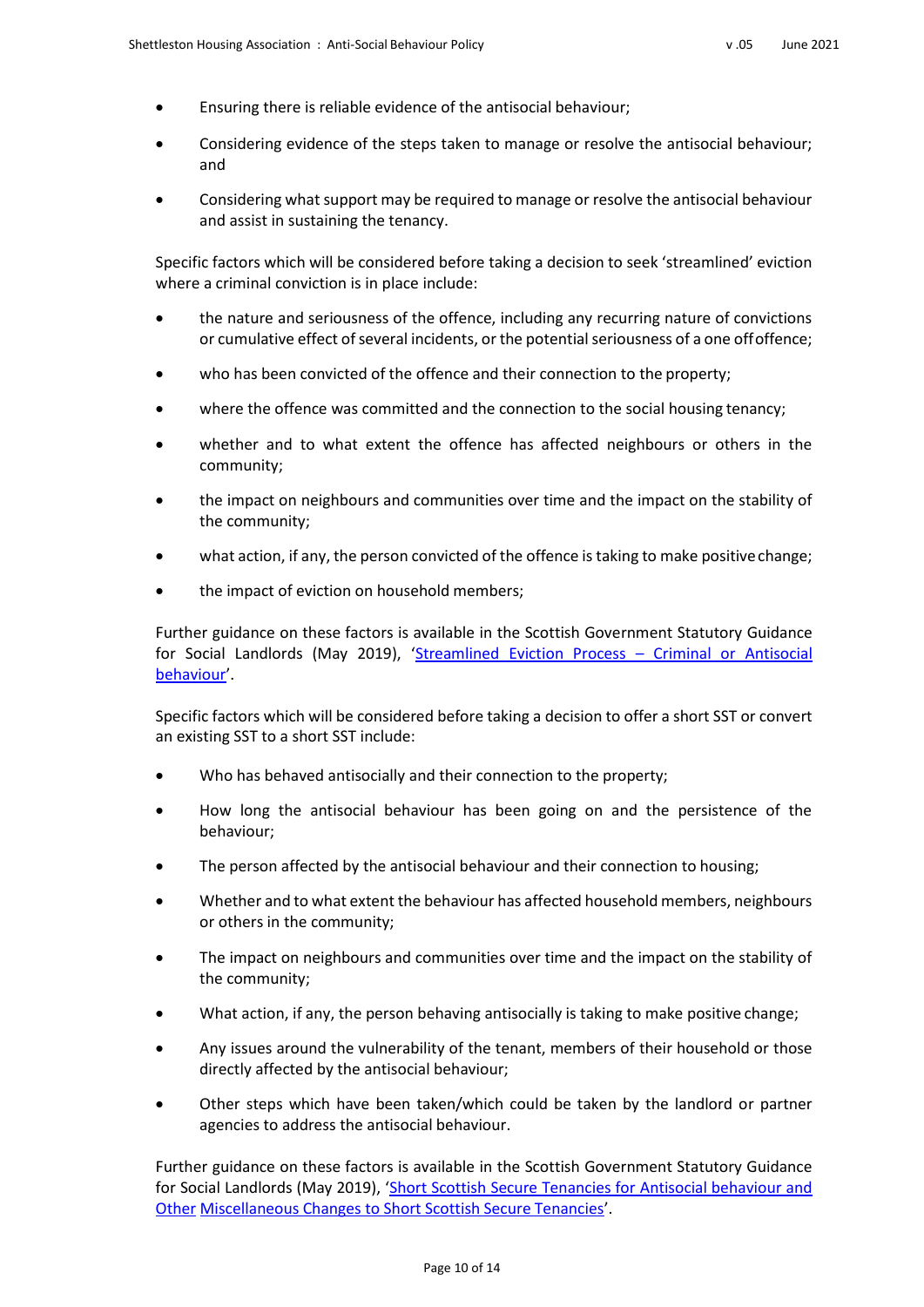### **19. Appeals**

Prospective tenants can appeal against any decision to start a tenancy using a short SST, and tenants can appeal against any decision to convert a tenancy to a short SST. Appeals will be heard by the Head of Housing and Communities, or by an equivalent or more senior member ofstaff.

Tenants also a further have a right of appeal to the courts.

Tenants and prospective tenants will be informed of their right to appeal at all relevant stages of tenancy offer and conversion.

#### **20. Involving Other Agencies**

SHA is committed to the Scottish Government's framework on partnership working and a multi‐ agency approach.

We recognise that the Association may require other agencies to assist with resolving neighbour disputes. This may include arranging support for a tenant unable to cope with sustaining a tenancy or asking for assistance with investigating and resolving breaches of conditions of tenancy or antisocial behaviour.

We will liaise with the following agencies in particular in respect of the above:

- Police
- Social Work Service
- Glasgow City Council Environmental Protection Service

In appropriate cases the use of Private Investigators (or Professional Witnesses) and/or surveillance equipment may be used where all other attempts to obtain independent corroboration or complaints or antisocial activity has failed or intimidation of witnesses or complainants prevents action being pursued. This must be authorised by the Housing Manager.

### **21. Neighbour Disputes Involving Owner Occupiers and Sharing Owners**

SHA manages mixed tenure estates of tenants, owners and sharing owners.

Where we receive a complaint from a tenant or resident about a sharing owner, private tenant or owner‐occupier we will investigate and work towards a resolution.

We will examine any obligations that a Sharing Owner has in a Title Deed, Feu Disposition, or Occupancy Agreement and consider whether any behaviour or activity is contrary to their obligations as set out in such documents.

In partnership with the CRU, the legal action we take however, will be limited to the options which are relevant to owners or sharing owners such as:

- An application for an Antisocial Behaviour Order
- Issue an Acceptable Behaviour Contract or Unacceptable Behaviour Notice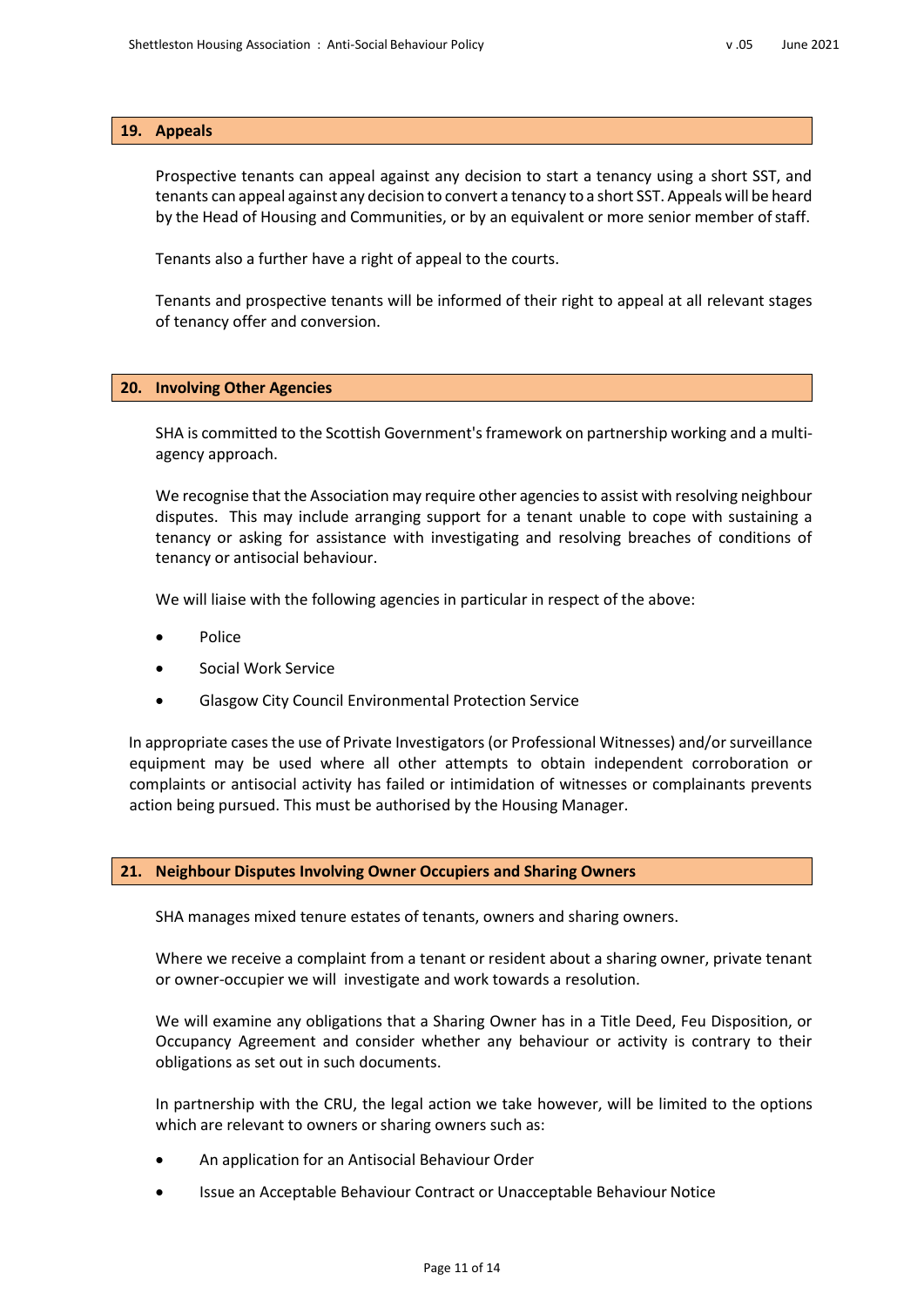- Interdict
- Action for Specific Implementation
- Notification to a Lender of a breach of legal obligations.

We will also advise residents where appropriate of the legal options open to them as individuals to pursue.

Complaints from an owner or sharing owner (or any other member of the community) about a tenant will be dealt with in the same way as it if the complainant was another tenant.

# **22. Tenant Engagement and Satisfaction**

In accordance with the Engagement Strategy Policy, SHA aims to deliver the highest quality of housing services and customer care to residents by providing a sensitive and efficient service for tackling antisocial behaviour, to ensure that residents can live peacefully in their homes and maintain sustainable communities.

To do this successfully, SHA is committed to engaging effectively with people who use, or want to use our services, so that

- All of our services are informed by feedback and
- Improvement is driven by tenant/resident expectations

SHA aims to achieve a high level of tenant satisfaction in tackling antisocial behaviour. The Association is committed to offering a range of opportunities to tenants/residents to make it easier for them to be informed of and to provide feedback on our services and their level of satisfaction including:

**HOWDY Cards ‐** Everyone who has had a repair carried out will be asked to comment on the service they receive by filling in a HOWDY (how well did we do?) card. Service users can provide feedback by completing a HOWDY card online a[t www.shettleston.co.uk/survey;](http://www.shettleston.co.uk/survey%3B)

**Tenant Satisfaction Surveys ‐** Every 3 years SHA will commission an external organisation to carry out a formal satisfaction survey;

**Consultation Panel ‐** SHA has established a Consultation Panel made up of our service users to consult on a variety of issues and services;

**Focus Groups ‐** These may be formed from our Consultation Panel where it may be necessary to discuss a particular item in more detail;

**Happy to Translate ‐** SHA is a member of Happy to Translate, a service that helps bridge the gap between people who want to access our services but who may have difficulty communicating in English;

**Complaints ‐** Anyone can complain if they feel we did not deliver our service to their satisfaction. We aim to handle complaints and comments in accordance with the expectations of the Scottish Public Services Ombudsman (SPSO), and full details of the complaints process are contained within our complaints procedure.

The complaints Procedure can be downloaded from our website at **<http://www.shettleston.co.uk/Uploads/2012/12/24/1356345898> 1739852719 complaints leaflet2012.pdf;**